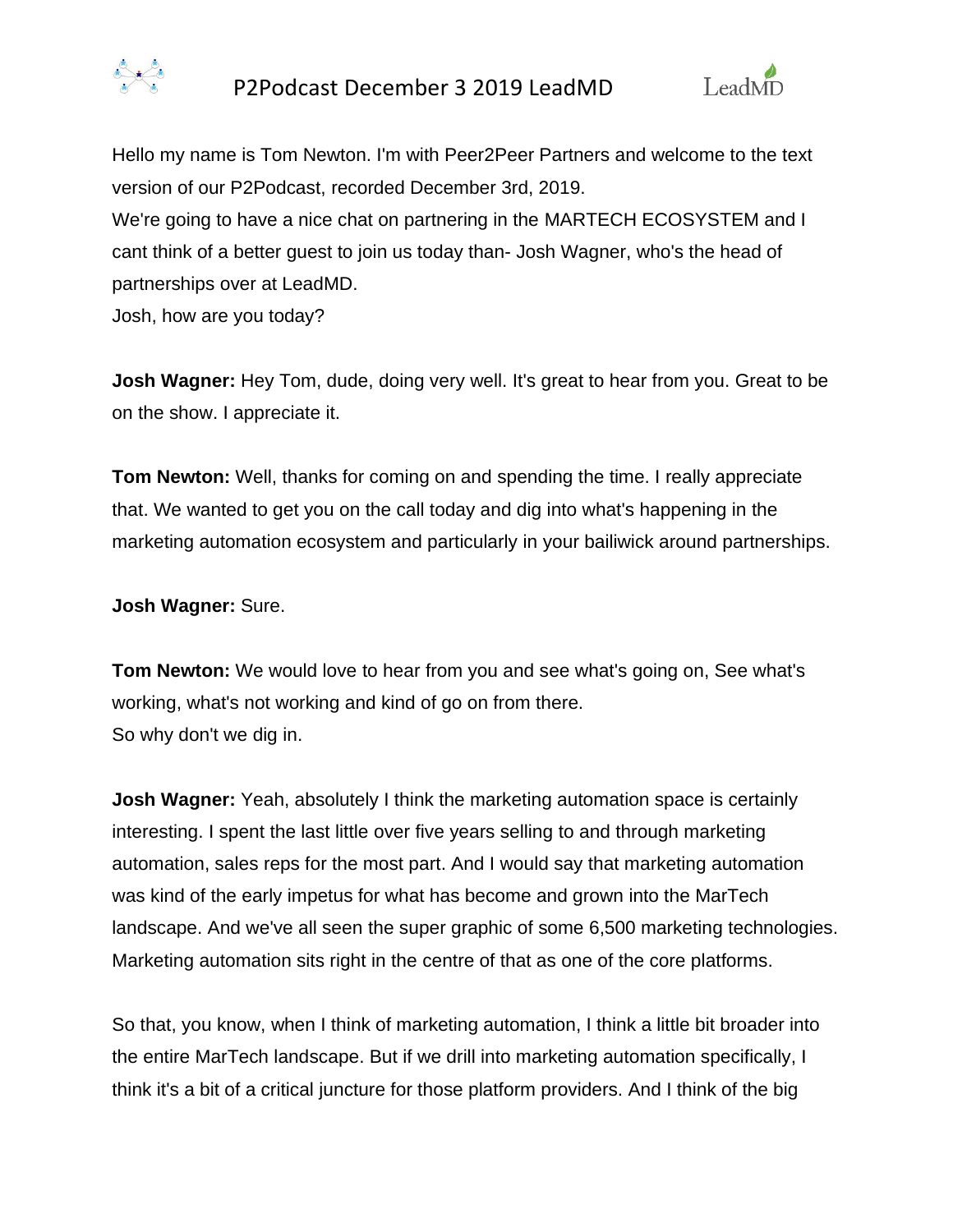



guys; Marketo, Pardot, HubSpot, Oracle's Eloqua platform, Marketing Cloud, those types of things. It's a little bit of an interesting time for them because they're on a pivot point, right. You saw recently a big article by Jon Miller, right? One of the godfathers of marketing automation, co-founders of Marketo. He's saying that the world that he created of demand generation and filling the pipeline at the top through content marketing and automating those follow-ups and nurturing and MQL and scoring. And that whole concept is really starting to die because of the demands of the buyer.

And the buyer is demanding an experience that's far more personalized and just a lot more demanding on the sellers to understand them, to understand their needs, to understand where they are in their buying cycle. What does their journey look like? Meeting them at the right content at the right place and not just through this almost linear demand funnel. So, lots of iterations of that ABM model, while it had the right idea or maybe has the right idea, I don't think has been fully executed properly. So, obviously Jon's new company Engagio is trying to fill that void and he's doing some great things around trying to talk about account orchestration and things like that.

But the big thing that I'm seeing in the space in general is folks are having a problem with data. And marketers really latched on to marketing automation because it was a tool to aid their job. It created automation, it created workflows, it created the marketing technologist. It created this whole new skillset in the industry, which is great. It created jobs, it created demand, it created all these things. But the rest of the organization didn't necessarily fully embrace marketing automation for the most part, except for some of the very large enterprises.

Marketing automation was bought by the marketer for the marketer almost without IT, right, in the background. Hey, IT Let's not tell them about this. What can we do without getting IT? It's in the cloud. There's a lot of stuff we can do. All we need to do is hook it up to our CRM, right? And its kind of was just a little bit under the radar. But the problem now as I outlined, the current buyer landscape, with buyers wanting you to understand them at a very deep level, they're leaving a data trail and they're leaving it all over the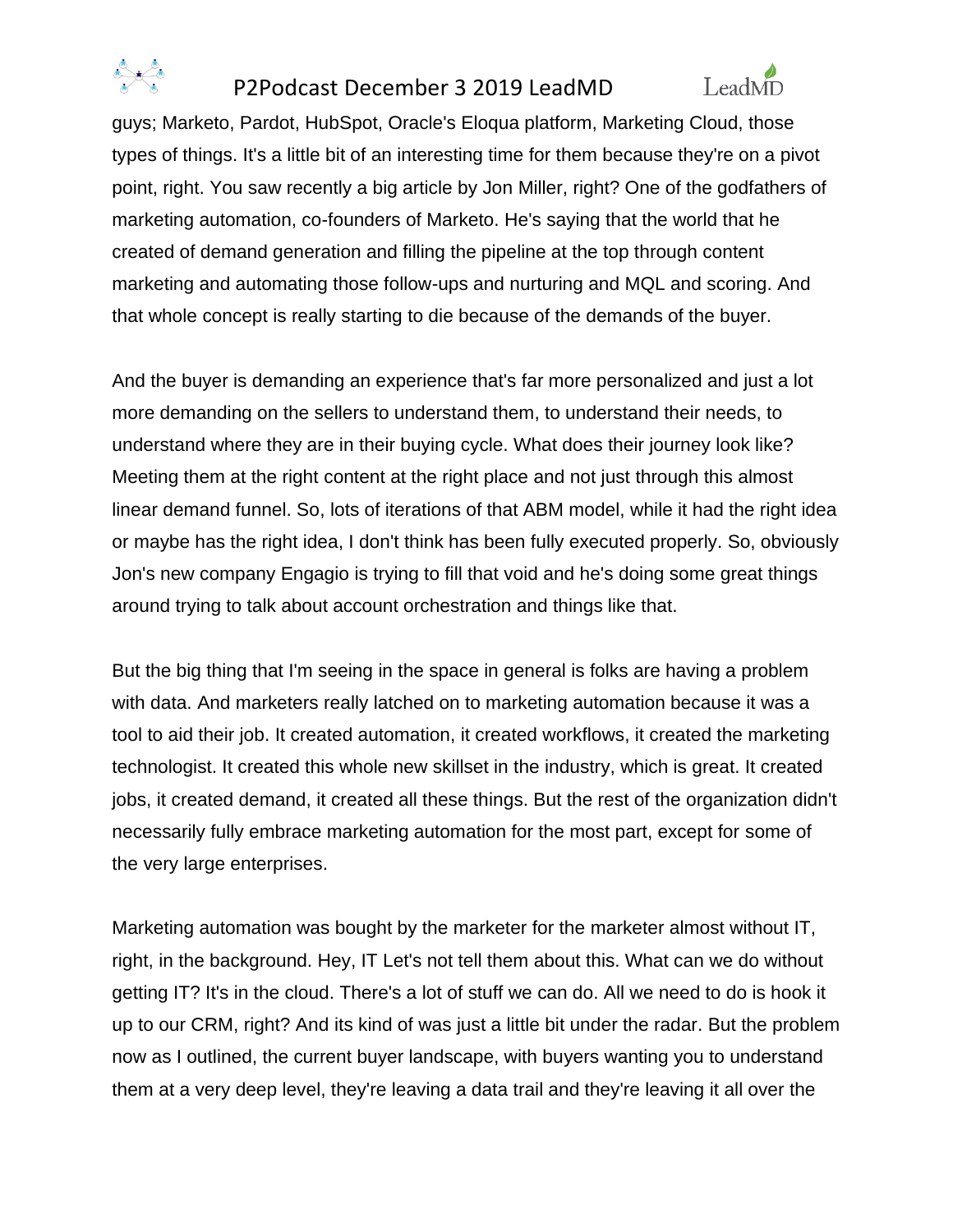



web. They're leaving it through personal interactions, they're leaving it through email, they're leaving it through digital media, all these different places. They expect that you understand that.

And marketing automation really only touches your web property and how you interact with their emails. And if you do it really well, you can track and measure how you're doing it cross channel. But most companies in my experience don't do it really well. So, you've got this very small view of what your buyers and customers are doing. So, you're starting to see the rise of the customer data platform. There are a number of folks out there that are pivoting their solution into the CDP space. But generally, there's just this rise of a need to aggregate data and create a holistic 360-degree view of the customer. And I think that the marketing platform, I don't want to call it marketing automation per se, but whatever that platform is that makes that easy.

Maybe it's the CDPs, maybe it's the marketing automation vendors make a huge pivot. Maybe it's somebody else that comes out of nowhere. But whoever makes that easy and software companies love to sell on the easy button and it comes straight from again, five, six years of selling through software sales reps and to software sales reps that they sell their platform on easy, they don't want to hear the struggles. And they leave it to their either internal professional services group or partners like us - LeadMD who helps people to implement, optimize and create process around these software and technologies. They don't want to hear that.

**Tom Newton:** So that's a terrific segue. So, maybe just for context and for the listeners, why don't you tell us a little bit about what LeadMD does?

**Josh Wagner:** We're a marketing performance consultancy. And what that means is, we are bridging the gap really between the big traditional consulting where it's very heavy on strategy and very light on actual systematic deployment and operationalization within an organization. And on the other side of the coin, the boutique tech focused shops that implement technology, optimize technology and whatnot. We're bringing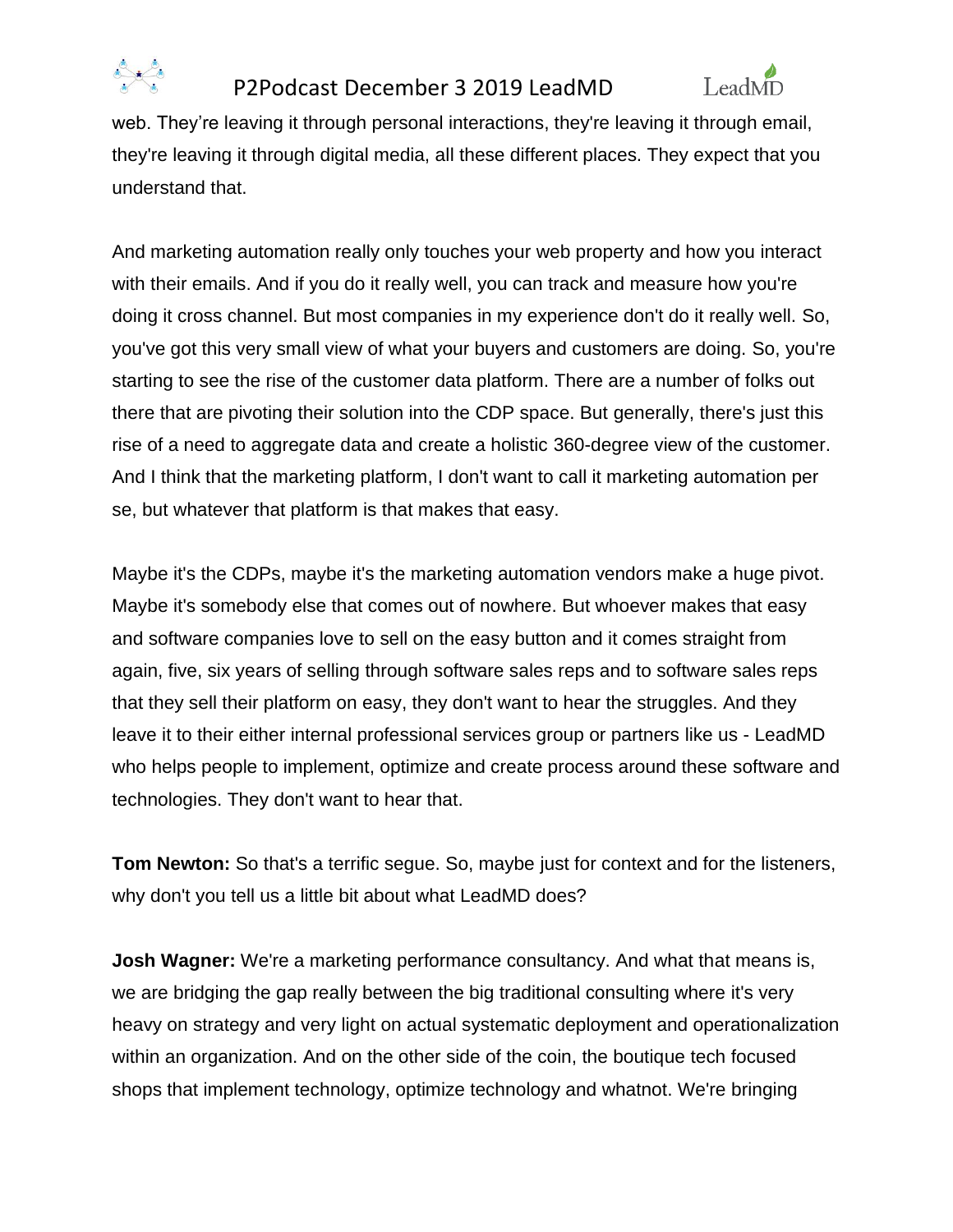



those two together, where we can help deploy your go to market strategy, help develop and harden your go to market strategy, deploy it and create process around it. We engage it, implement it within your core systems, and then help to track and measure that throughout your systems and bring that outcome back to your executive leadership to show that, listen, we built this strategy.

That strategy has a plan in order to execute it we're deploying all of these tactics and market and we have a way to support all of that through a sound foundation of data technology and people.

**Josh Wagner:** So, that's really where we fit in the marketplace. And as I mentioned before, we have this table of MarTech partners that we work with, to again, not only implement their technology, but make sure that their customers go to market strategy is leveraging the implementation of that technology. So, they're not just taking some new shiny object plugging it in and hoping for great results. Rather, you've done work, and have tangible deliverables.

There's no company that you're going to go to that says, ''Oh yeah, we don't have a go to market strategy.'' Of course, they do, right? You're in business, you either partnered with someone like a big consulting firm to develop it or you have great leadership internally that developed it. However, it came about you've got some sort of strategy to go into market. And oftentimes that doesn't get trickled down into technology and through the rest of the organization and have a real operational plan and that's where we can step in and help.

**Tom Newton:** Interesting, thank you. So, you're the head of partnerships so when you say partners, are you talking about vendors that you implement for or does your partner program go beyond that?

**Josh Wagner:** We have the lion's share of our partnerships are technology companies and software companies. And there are a few outliers where there are other services companies that are complimentary to us, that we do some like partnership with. But for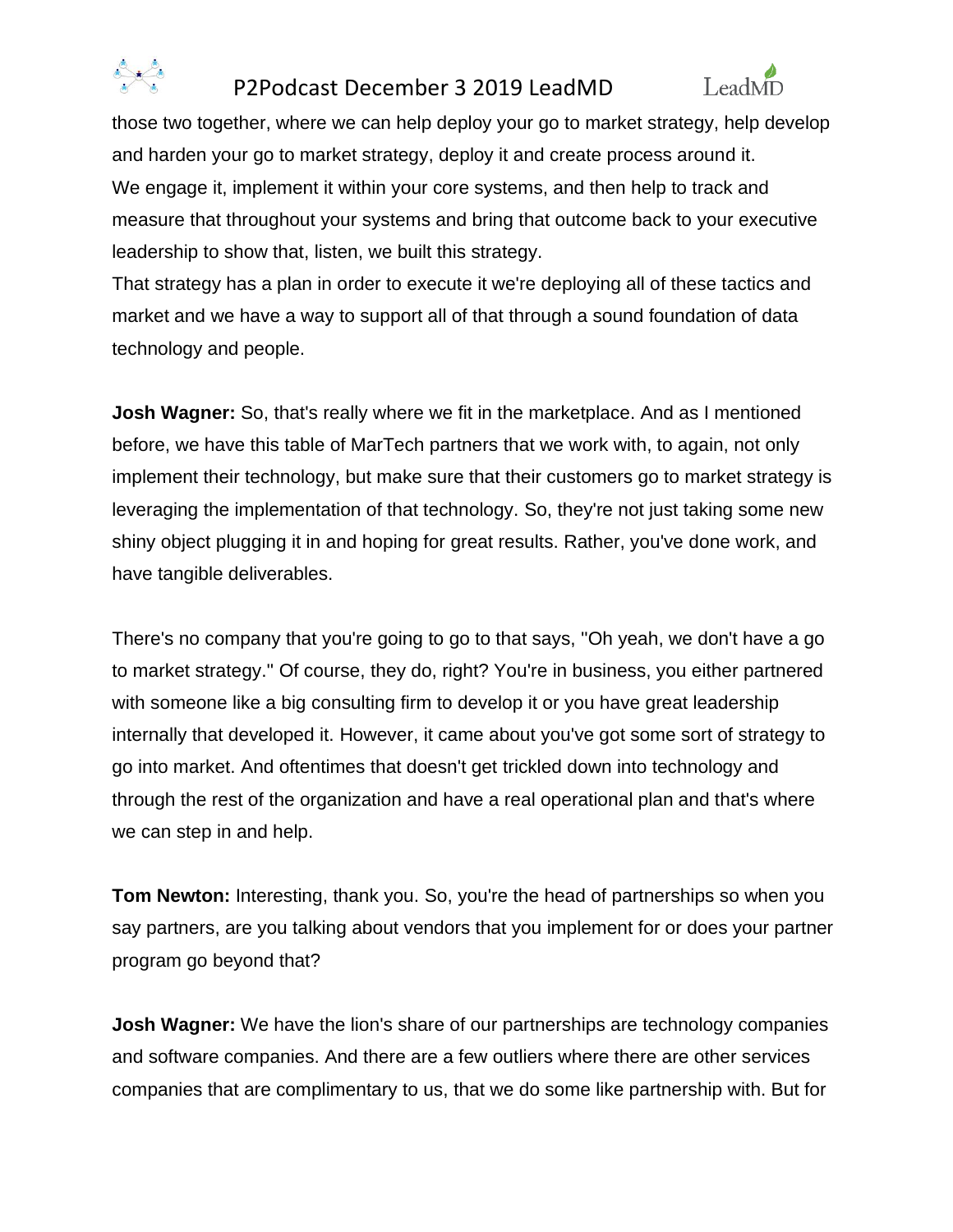



the most part we are trying to support software companies in one of two ways. One is helping them scale professional services for their own platform. So many times, software companies early on they start with a light customer success team. They have this basic onboarding plan that they give away for free. And then they get to this critical juncture where they realize we need to start offering some more robust services to our customers and they start to figure out how to charge for it. What does that look like?

Many times, we're operating as an outsourced arm of that for software companies where they don't have to build out and scale this massive, massive PS organization. Because a lot of times if they're looking to IPO or get acquired within any period of time, they don't want that services revenue on their books. So, we can help them design a professional services organization, build a light in house team so that they have some baselines there. But then outsource some of that as well so that some of that servicesbased revenue gets off the books and it looks better to the street in a lot of cases.

**Josh Wagner:** One piece of partnerships and the other is more of what I outlined before. And it's more direct, right? Strategic consulting, leveraging technology to develop very specific business outcomes. And that's more of our direct model where we're selling through and to software reps, helping them really advanced their deal cycles by building business cases and building onboarding plans and roadmaps and those types of things.

**Tom Newton:** Right, right and so what do you look at as your keys to growth then? So, is it adding more of the latest bright shiny object? The next tech that's coming down the line that people are going to get all excited about? Or is it going deeper into these partnerships into the accounts?

**Josh Wagner:** For us, partnerships are always key because you know, it has a twopronged approach. One, it can help you with acquisition of new customers, which you know, in any business you have to have. It's a little bit different in a consulting services business where you do see a lot of land and expand growth. But frankly the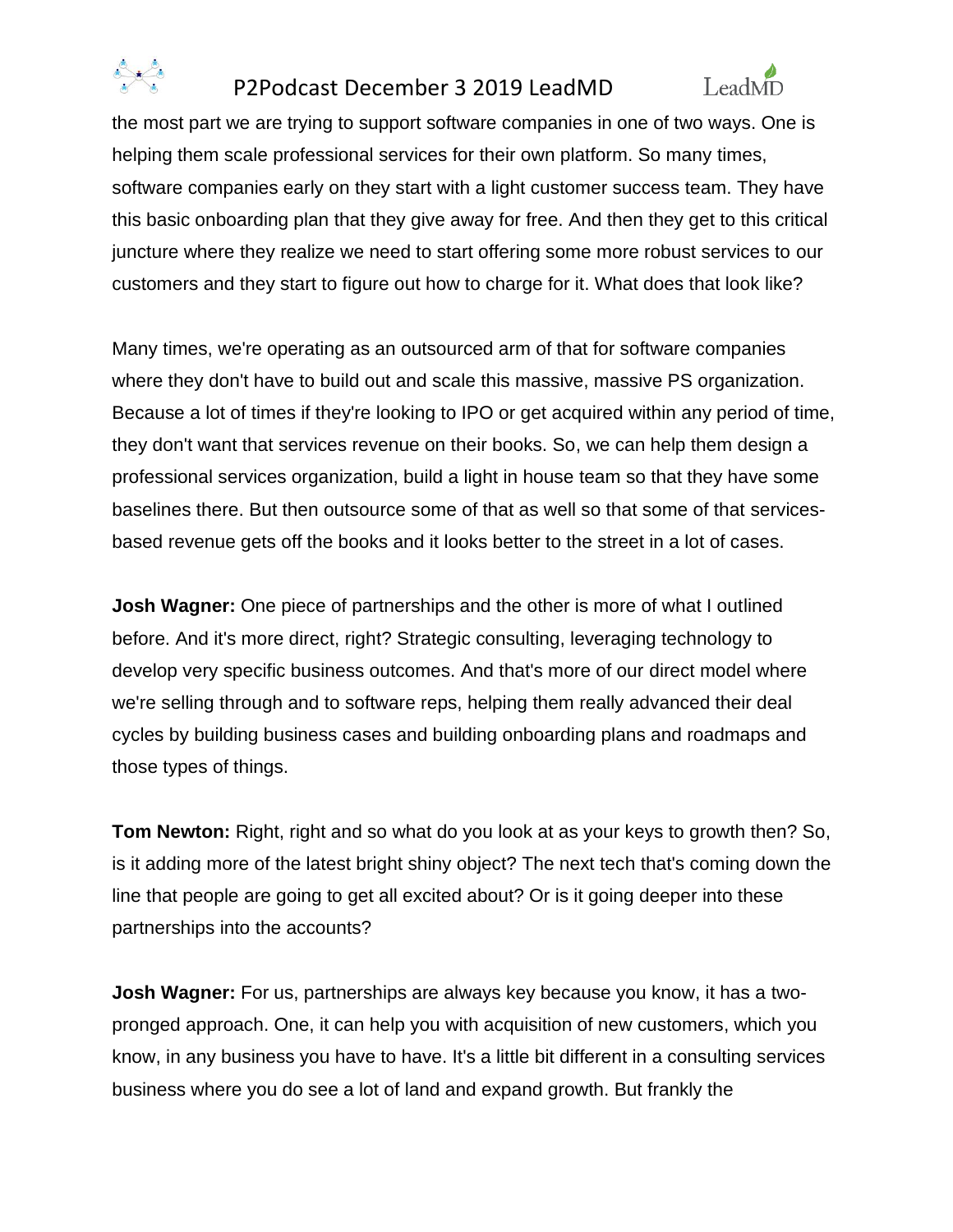



partnerships help on both fronts. On the technology acquisition side, we can work to help, like I said, implement new technologies, provide that third-party point of view for a lot of different customers out there who are trying to make sense of the entire landscape and ecosystem. And many times, we vetted. A lot of our partners are people that we've vetted through that process and said, listen, I know there are 6,500 companies out there in the MarTech landscape.

But we only work with the best of breed. So, we've fully vetted that process, we've whittled it down to the top two or three that we think are worth your consideration and we can help advise you as to what fits your use case the best. So that's very good for us on the net new acquisition side. On the expansion side, once we have a customer in the door, oftentimes we are doing ongoing strategic advisory or staff augmentation or a number of things and different use cases come up for customers.

So, if we're able to tap into our partner network and solve problems via our partners, that makes our relationship stickier. It creates stickier relationships with our partner because we're referring them business and it's very incestuous that way and it's a really good ecosystem for us when it's working well. Now there's a lot of challenge built into that. I don't want to say it's all rainbows and unicorns. But when that model is working really well, it's very cyclical and very good for everybody.

**Tom Newton:** Alright, cool, that's wonderful. So, when you've got an account on the go, you're in sales motion with one of your technology providers are you co-selling together? Do you have one of your reps in there with the technology, with the vendor rep and co-selling together into the account?

**Josh Wagner:** Yes, that's our bread and butter. And often times you'll find that and you know, you've probably experienced it yourself, Tom, right? You've tried to purchase software and because of the rapid growth environment that's out there, you get a lot of young green reps, right? That don't necessarily know how to sell beyond feature and function. And our value in those conversations in those co-selling cycles is really to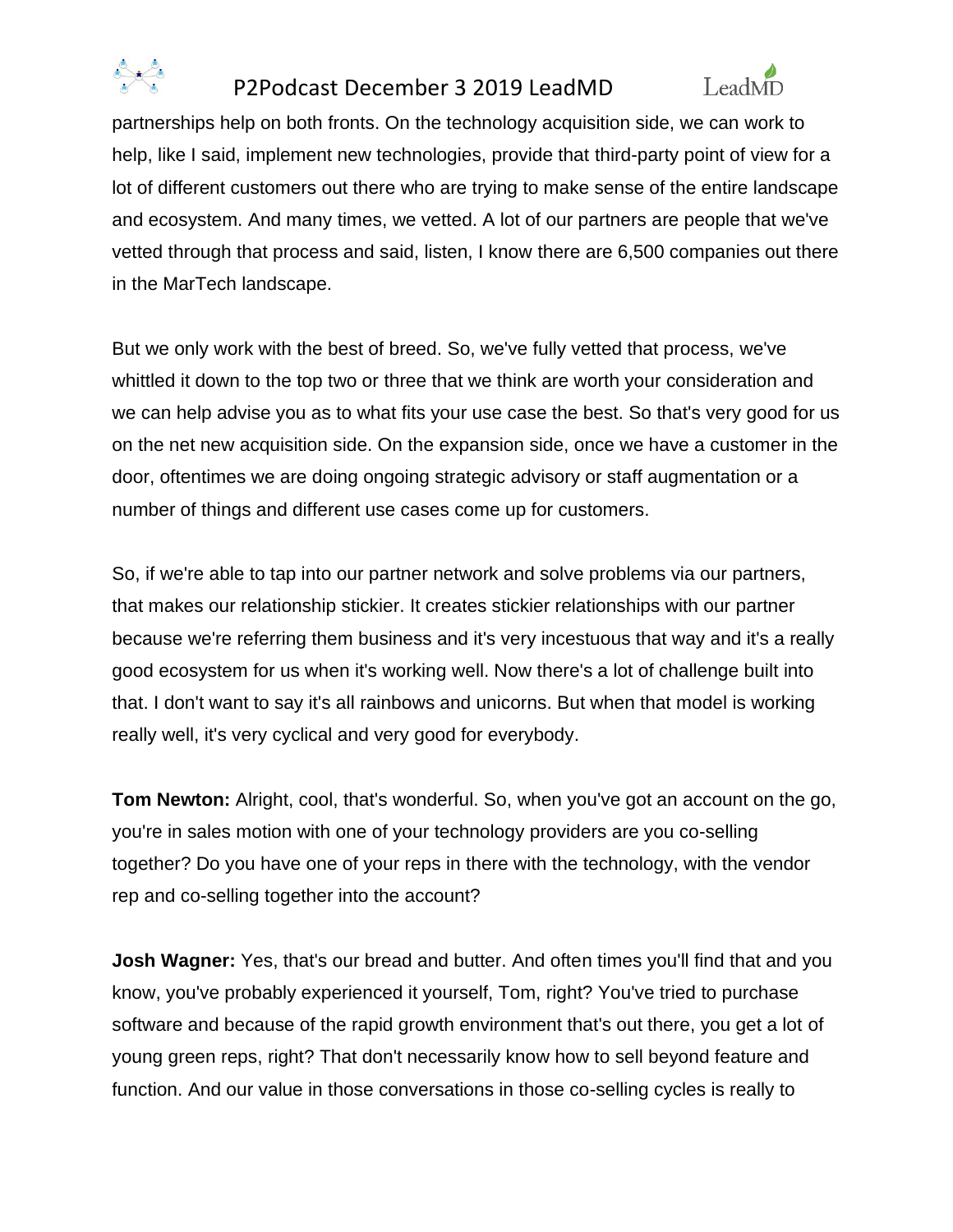



bring the business lens and to help get out of feature and function and into what outcomes are you trying to achieve? What happens if we do this together? What's the business impact? How do we build an ROI model around this holistic solution? And that solution is not just plugging in the software.

That solution is making this software an integral part of your marketing, go to market plan. And if we do these things, here's the business case. Okay, are you bought into this business case? Yes. Okay, great. Now how do we get there? And oftentimes our job then is to bring the, 'how' right? The software is going to be the vehicle to do all of these things, but how does it actually happen? And that's where we come in beyond that business case and turn it into an actionable roadmap and implementation and optimization plan.

**Tom Newton:** Wonderful, so, do you have a playbook for your salespeople? For example you're going on this call and you're in there with the vendor say with the Marketo Rep and you guys are co-selling together. That's playbook one but then on your next call, you're going direct by yourself into an enterprise account. And that's playbook number two. Because those are two different sales motions. Have you thought about it that way?

**Josh Wagner:** We do and that is one of the big differentiators we have to make in our own brains of when to pivot, and I would say that there is even another playbook ahead of your first one, which is educating and constantly staying in front of and selling the partner sales rep.

**Tom Newton:** For sure.

**Josh Wagner:** You know, their job is not necessarily to bring you in to sell services. Their job is to sell their software. And in many cases, you're viewed as a threat.

**Tom Newton:** Yup.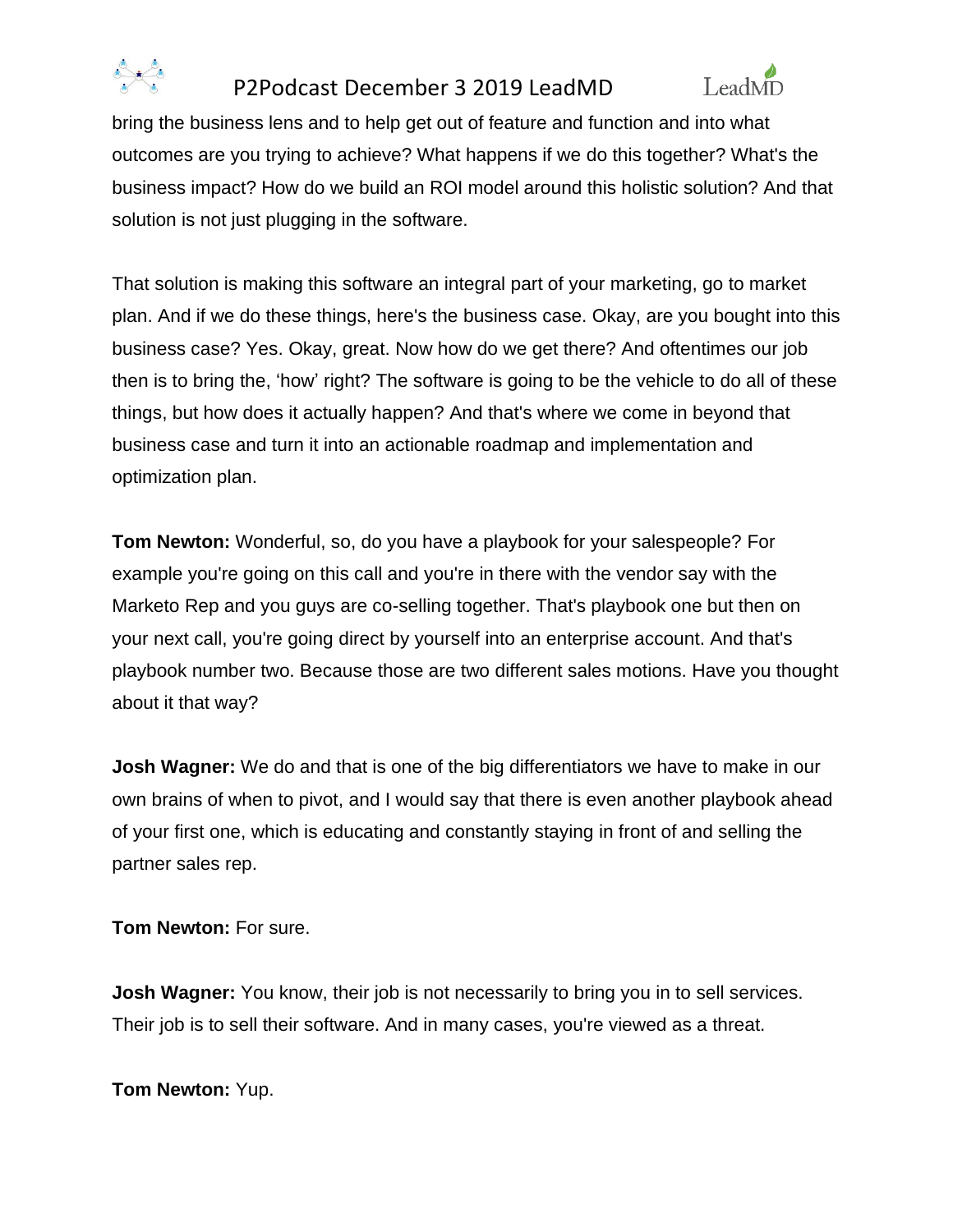



**Josh Wagner:** Right, even though your goal is to help them sell software so that you can sell services. It's kind of this symbiotic relationship. But you're viewed as, okay, maybe I have an internal PS team that's one throat to choke. I don't have to deal with somebody else, there's that. I've heard a million times. There is, ''I don't want you slowing down my deal and saying, Oh, this is going to cost \$500,000 in services.'' That's going to take budget away from me, right.

**Tom Newton:** That's the biggie. That's the killer.

**Josh Wagner:** You've got that one so there's ongoing educational selling cycle to the software reps to even get opportunities, right. We're fighting that battle and that needs to be constant. If they don't see you, if they don't have a phone call with you. If they don't have a conversation with you, if you don't remind them of this when, if you don't tell them about how you successfully implemented the customer, you co-sold three months ago. If you don't remind them of that stuff, it never comes back around.

**Josh Wagner:** So that is playbook one for co-sell is constant education, reminding them of the triggers. If you hear this, do this. If you see this, do this. Like that is the first part of it that's super critical and really has been the lifeblood of LeadMD since day one.

**Josh Wagner:** Now we pivoted and transitioned our business to lessen the overall need to have all of our revenue coming through the partner channel. So, I would say there was a point in time when partner revenue was 100%, and we are not able to hit our own growth goals without having some of that direct business that is sourced by our own diligence. So, you know, the partner sales motion for us is actually our bread and butter and what we've done forever and understanding how to educate those people and get in front of them. That's, what we're probably the best at the direct sales motion where you're going out and selling consulting, who on earth wants to buy consulting, right?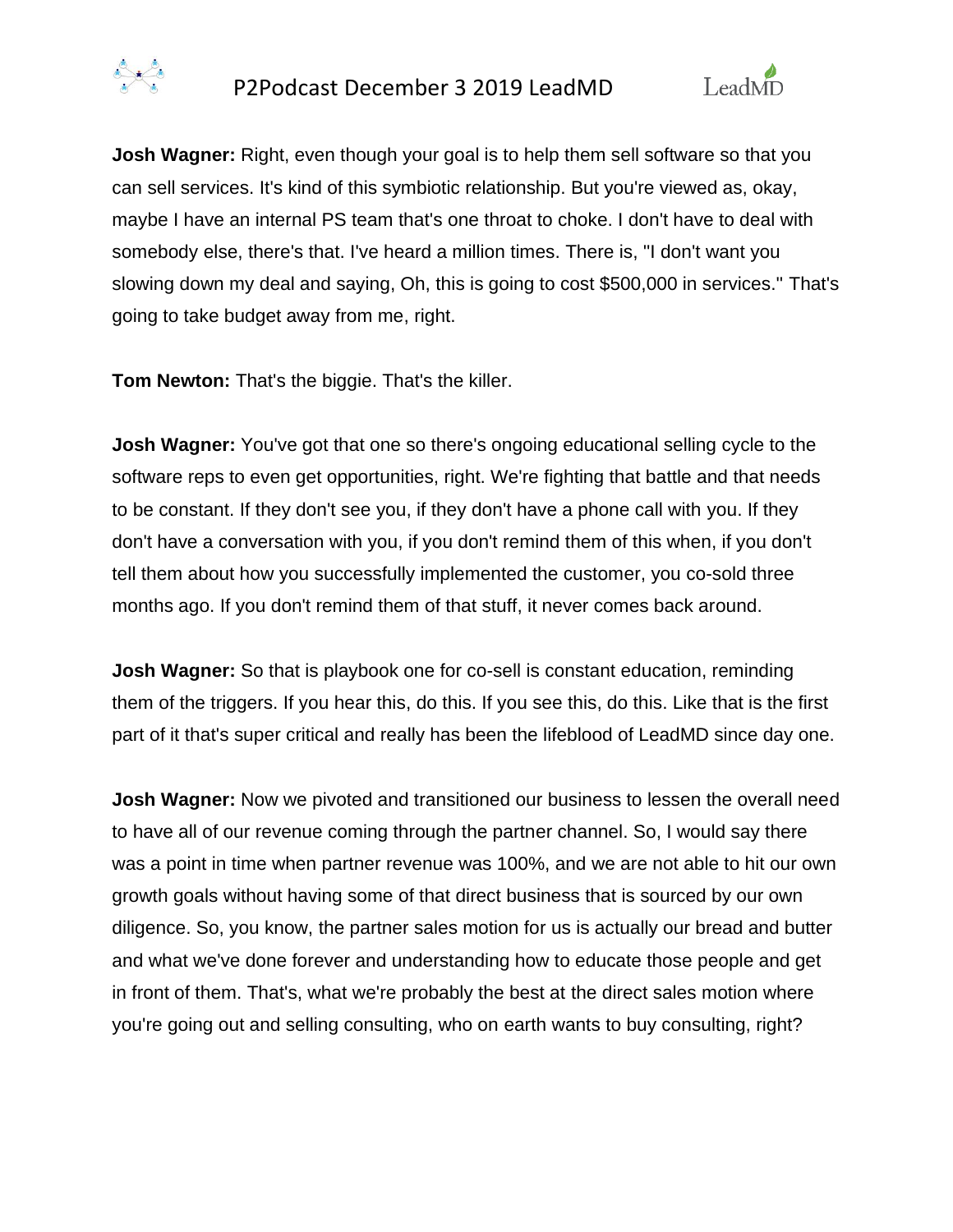



**Josh Wagner:** So, creating those entry points so that you actually are creating an environment where you're bringing a customer in that maybe isn't a customer of one of your partners that you can now refer them business to you because you've made a recommendation. Now that brings us up a notch, right? In the eyes of a lot of our partners. So that's another playbook that I think we're good at. But there's probably the most room for improvement because we've sold through our partner network so successfully in the past.

**Tom Newton:** Right, that's fabulous. It's engagement, engagement, engagement, right? It's like real estate and location. You just can't be engaged enough with those vendor reps, in order to move the business forward.

**Josh Wagner:** It's so true. There's a lot of transitio

**Josh Wagner:** Say you have five great relationships; those five great relationships could be gone tomorrow.

**Tom Newton:** Yeah, Bob and Sue just left for another company. Oops there goes that plan. There goes my quarter.

**Josh Wagner:** Yeah, you're right. You're a hundred percent right.

**Tom Newton:** Yup. So, In that vein do you use ABM strategies and account mapping and those kinds of tools to kind of help you along?

**Josh Wagner:** For sure, you know, we have to drink our own Kool-Aid to a certain extent, right. The things that we consult our customers around, it's important that we're doing those things internally. And oftentimes when we're in a sales motion, our bestcase study is ourselves, right. And we can directly point to how we implemented it at our organization. What the impact was and what are some of the pitfalls and that you can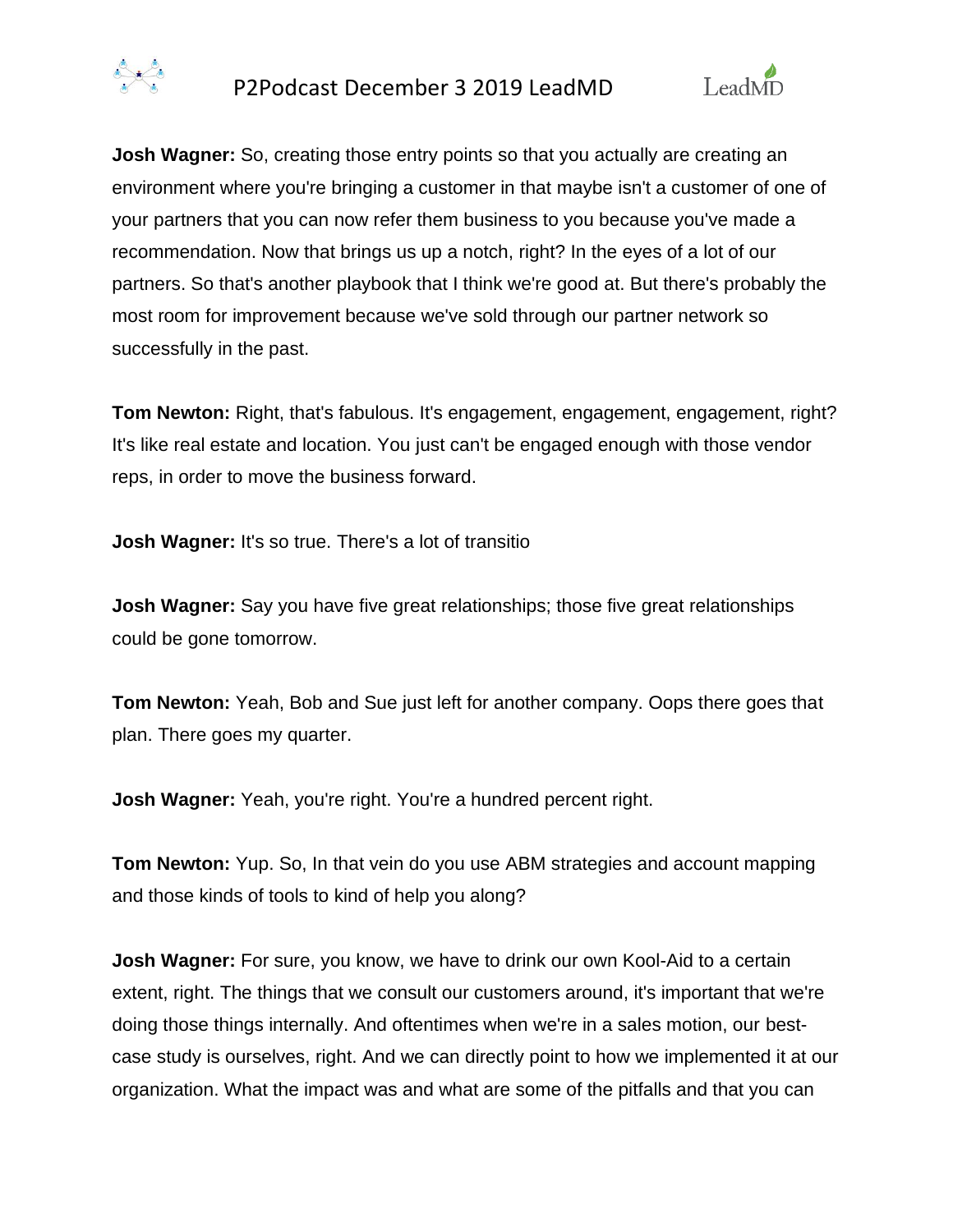



foresee. Now we have a stable of customers, we can do the same thing for, right? I mean LeadMD has a small consulting firm. So, it's not always a one-to-one. But when you have that direct, hey listen, I'm a user of this every single day and this is how I got to you, or this is how this happened.

**Josh Wagner:** It's actually a fairly compelling story. And you know, I think there's a lot of companies out there that use their own, drink their own Kool-Aid and use their own software. I know I have some really good friends over at Engagio and they're great sales people and they use their platform day in and day out and they use it very effectively, right? So that model can work really well when you can use yourself as your own case study and show people, hey listen, we did these things here and this is how I got to you and this is how we can make you successful the same way.

So certainly, have those things from a partner standpoint, you know, I think that space is growing. There's, you know, the traditional in partners of the world, right? That had been around for probably a long time you've kind of got your Salesforce PRM and community, types of things that have been around for a long time. And then you've got some players that are on the up and coming like a PartnerTap or maybe, Allound and stuff like that.

Or they're trying to find their way in the space and figure out who are they going to be? What's their bread and butter going to be? How are they going to help the relationship, the BizDev, the partner people really grow into a role that has increased a lot as tech companies are now not just partnering with services companies. But they're partnering with other tech companies and they're building these joint solutions. And there's a lot more complexity than there ever was. So, I think there's opportunity there for that space.

**Tom Newton:** Yeah, for sure. I have viewed it over the last couple of years that there's been a shift away from PRM and kind of this monolithic kind of an app. like another Salesforce that you're going to have to get their IT people to run and you're going to have to fight for engagement within their own team. And it's a struggle versus something like you said, like PartnerTap, which is great for partnering with your partners or a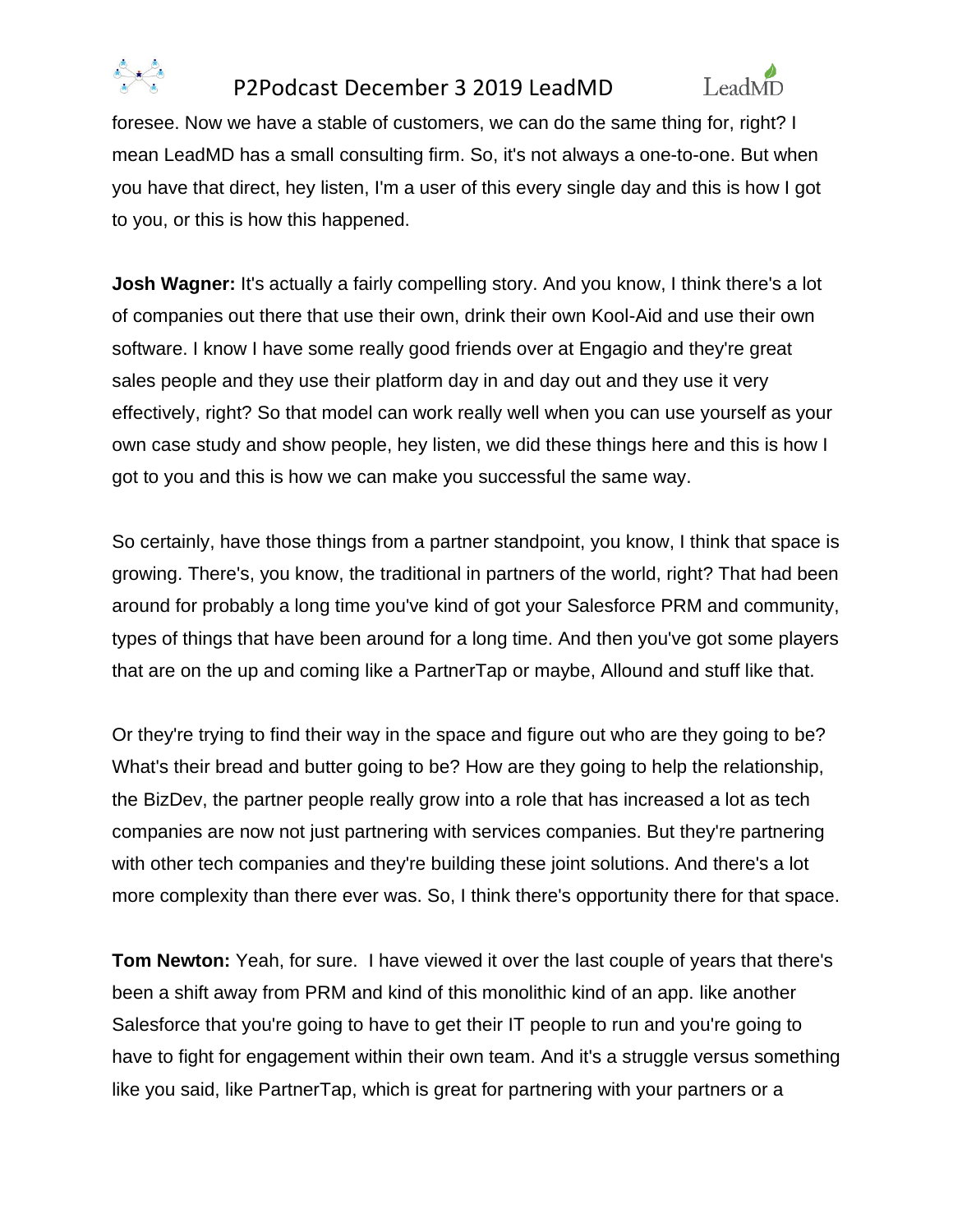



PartnerStack. These applications that are actually sales acceleration type applications that actually help everyone make more money at the end of the day. And if you can get a sales person who believes in the technology that they're using, that they know it's going to make them more money, then you're going to get the engagement and people are going to start to use it on mass.

**Josh Wagner:** Yeah, I agree. I think that like with any software; adoption is always the number one challenge. And you have to get that champion in our organization. Because, no, there's a couple of things. As a partner person and a sales person, there's a couple of things. One is sending me your list just drives me crazy. If I get another freaking spreadsheet, what am I going to do with it? Right? Like what is the action item that comes out of, oh great, we have these customers in common, we're targeting these customers. What's the action that actually comes out of that? It's literally nothing. So that's one problem that I know you mentioned PartnerTap they're trying to solve and they're doing a decent job of it. But the next level of what does it actually mean is the sales rep engagement.

**Josh Wagner:** And getting them to now Log into another place. And I think that's probably one of the problems, right? So, you know, I think one of the big areas of growth that we're seeing is in sales enablement in general.

### **Tom Newton:** Yes.

**Josh Wagner:** And there's a few players that are separating themselves in the pack. I think of Seismic, think of Showpad and I think of HighSpot as the three main players in that. And they all have their differentiation in the space. But a lot of outside of the really big companies that have had that function for a long time, sales enablement is tough to define. Is it training and coaching? Is it content that you're serving up throughout the sales process for the rep? Is it a content report? You know, there's all these different things that are defining what it is. And frankly, as we're sitting here talking about this, the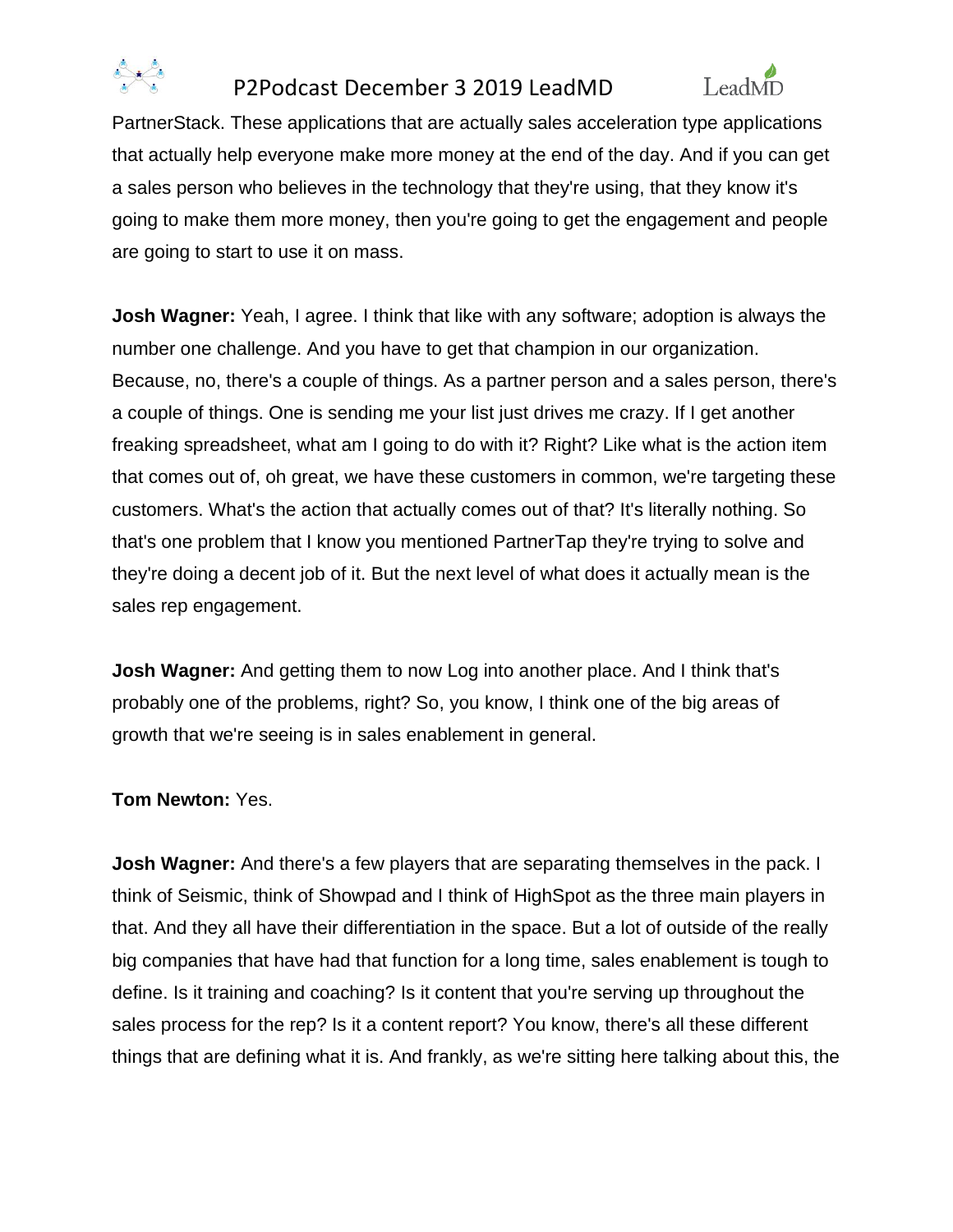



piece that we just said about, oh, I have a partner, it's over here and they may be able to give me some intelligence that's kind of sales enablement as well, right?

**Tom Newton:** Yeah, it's partner sales enablement.

**Josh Wagner:** Right but again, that additional login, that additional place to go, people don't like going in Salesforce as it is, right? But you have to show do we make this more accessible?

**Tom Newton:** Right.

**Josh Wagner:** I think that's another thing that maybe some of the big companies will figure out is accessibility and just part of your daily workflow. That could be a win for sure.

**Tom Newton:** Yup, that's wonderful, that's great. Well, you know, we've been at this for about 25 minutes or so which is, an ideal target. how about more on a personal note, like what events do you find useful as a partner manager in this whole ecosystem? Where do you like to go and hang out?

**Josh Wagner:** Sure, well, we will make our presence felt at Adobe summit coming up here in the spring. You know, Marketo summit has been one of our bread and butters for the last decade and now that they're a part of the Adobe ecosystem. We are diligently trying to find our way as a moving from a big fish in a relatively small pond to a very small fish in a very big. So that's got its own set of challenges but we will be there with bells on. And one of my absolute favourites, and this is just a shout out to Craig and Scott at Topo, their summit every year is very good. It started as sales professionals and has expanded to demand generation and ABM and I can't tell you a group that brings together more qualified, better group of speakers and attendees and those two, they do a really good job.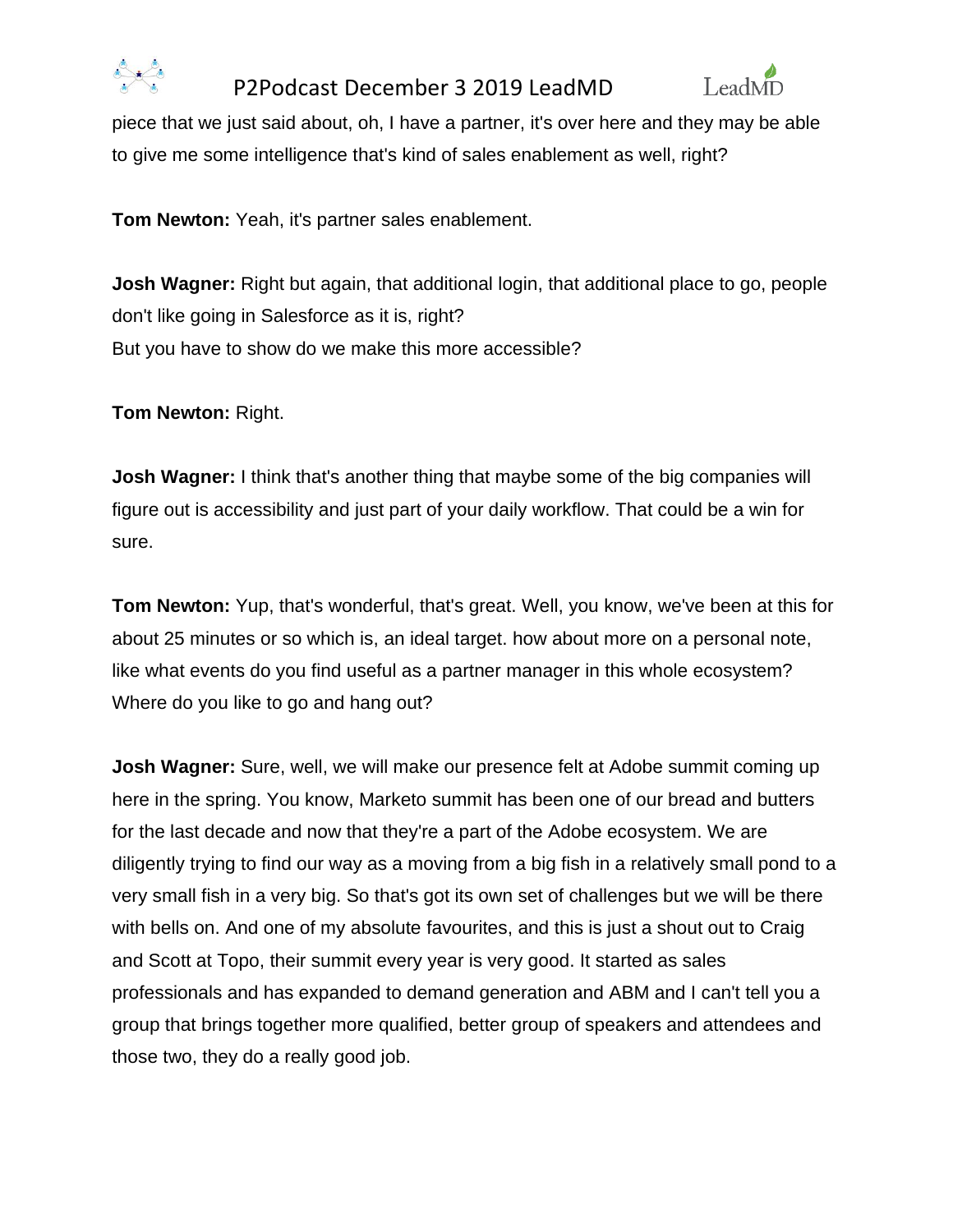



**Tom Newton:** Interesting, where do they usually hold that one?

**Josh Wagner:** Typically, in San Francisco and they were one of the first to use Pier 37 right there where the boats come in. They rented it. really cool, right on the water and it's a great event. And we'll be there again this year and expect it to be nothing short of spectacular.

**Tom Newton:** Sweet, awesome do you have any sort of sales anecdotes or examples of big wins that you've had in your career. Or big losses or things that are heartbreaking or things that just put you over the top or any sort of personal anecdotes for our friends listening? Anything maybe pertaining to the partner world?

**Josh Wagner:** Yeah, I think, well partner sales and sales are similar but relative things. I think in the partner world you have to realize that it really takes time to build the level of trust with a partner sales rep that they won't throw you under the bus.

**Tom Newton:** Right.

**Josh Wagner:** It's going to happen. It's happened to me several times where you're going down the cycle with a deal. It gets down to the end and things get tense and they'll hang you out to dry because if it means them getting their deal.

**Tom Newton:** Right.

**Josh Wagner:** So, beware, focus on the relationship, focus on producing good results for them. And that'll help a lot in the partner sales world. I think with anything in you know, direct selling, one of the things that I see software reps do really poorly is qualification. And really wrapping their arms around what's a legitimate deal and what's not. And I know that big companies hound you about forecasting and forecasting and forecasting. But you know, I work with a lot of these folks in their pipeline is just so bloated for the sake of showing a number.